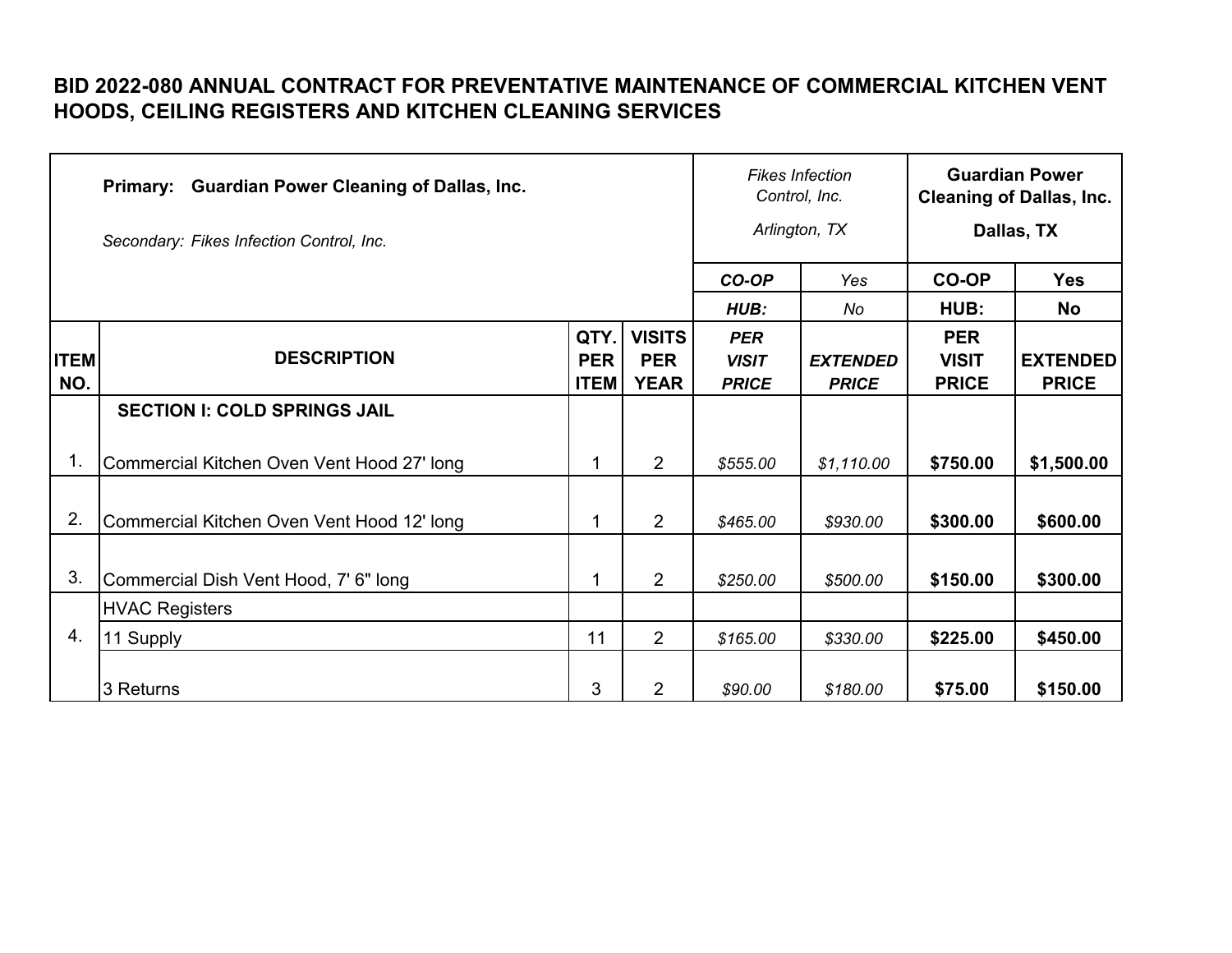|             | Primary: Guardian Power Cleaning of Dallas, Inc.<br>Secondary: Fikes Infection Control, Inc. |             |               |              | <b>Fikes Infection</b><br>Control, Inc.<br>Arlington, TX |              | <b>Guardian Power</b><br><b>Cleaning of Dallas, Inc.</b><br>Dallas, TX |
|-------------|----------------------------------------------------------------------------------------------|-------------|---------------|--------------|----------------------------------------------------------|--------------|------------------------------------------------------------------------|
|             |                                                                                              |             |               | CO-OP        | Yes                                                      | CO-OP        | <b>Yes</b>                                                             |
|             |                                                                                              |             |               | HUB:         | No                                                       | HUB:         | <b>No</b>                                                              |
|             |                                                                                              | QTY.        | <b>VISITS</b> | <b>PER</b>   |                                                          | <b>PER</b>   |                                                                        |
| <b>ITEM</b> | <b>DESCRIPTION</b>                                                                           | <b>PER</b>  | <b>PER</b>    | <b>VISIT</b> | <b>EXTENDED</b>                                          | <b>VISIT</b> | <b>EXTENDED</b>                                                        |
| NO.         |                                                                                              | <b>ITEM</b> | <b>YEAR</b>   | <b>PRICE</b> | <b>PRICE</b>                                             | <b>PRICE</b> | <b>PRICE</b>                                                           |

**SECTION II: GREEN BAY JAIL**

| $\mathbf 1$ . | Commercial Kitchen Oven Vent Hood 4' 8" long     | 4              | $\overline{2}$ | \$735.00 | \$1,470.00 | \$900.00 | \$1,800.00 |
|---------------|--------------------------------------------------|----------------|----------------|----------|------------|----------|------------|
|               |                                                  |                |                |          |            |          |            |
|               | 5 Filters, per hood x 4 hoods = 20 Filters       | 20             | $\overline{2}$ | \$160.00 | \$320.00   | \$150.00 | \$300.00   |
|               |                                                  |                |                |          |            |          |            |
| 2.            | Commercial Kitchen Oven Vent Hood 5' 2-1/2" long | $\overline{2}$ | $\overline{2}$ | \$735.00 | \$1,470.00 | \$600.00 | \$1,200.00 |
|               |                                                  |                |                |          |            |          |            |
|               | 6 Filters, per hood $x$ 2 hoods = 12 Filters     | 12             | $\overline{2}$ | \$80.00  | \$160.00   | \$150.00 | \$300.00   |
|               |                                                  |                |                |          |            |          |            |
| 3.            | <b>HVAC</b>                                      |                |                |          |            |          |            |
|               | <b>Supply Registers</b>                          | 26             | $\overline{2}$ | \$192.50 | \$385.00   | \$225.00 | \$450.00   |
|               |                                                  |                |                |          |            |          |            |
| 4.            | <b>Returns</b>                                   | 10             | 2              | \$217.50 | \$435.00   | \$150.00 | \$300.00   |
|               |                                                  |                |                |          |            |          |            |
|               | Clean 22, Stainless Steel Plates, 10' x 6'       | 22             | $\overline{2}$ | \$111.50 | \$223.00   | \$150.00 | \$300.00   |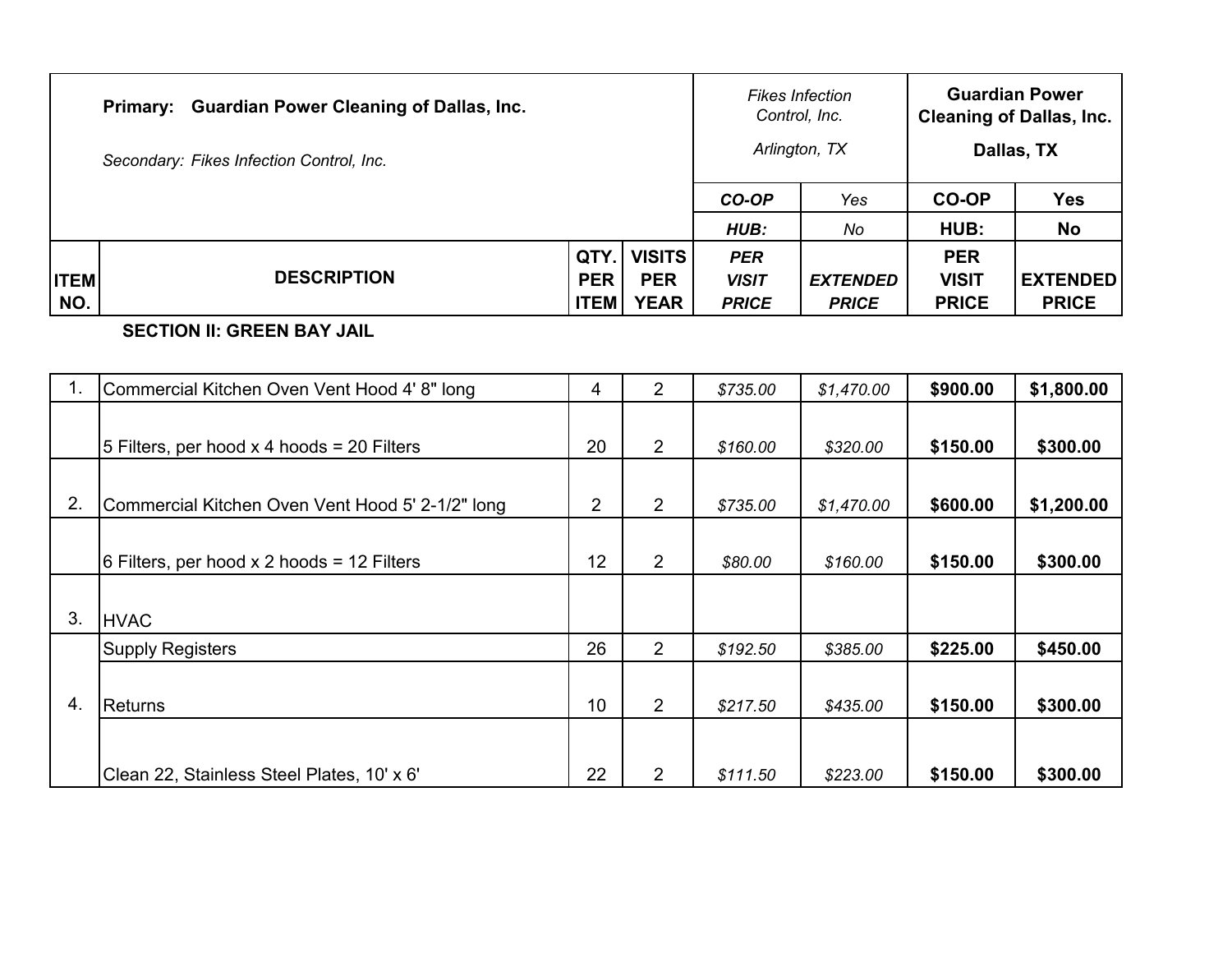|             | Primary: Guardian Power Cleaning of Dallas, Inc. |             |               | Control, Inc. | <b>Fikes Infection</b><br>Arlington, TX |              | <b>Guardian Power</b><br><b>Cleaning of Dallas, Inc.</b><br>Dallas, TX |
|-------------|--------------------------------------------------|-------------|---------------|---------------|-----------------------------------------|--------------|------------------------------------------------------------------------|
|             | Secondary: Fikes Infection Control, Inc.         |             |               |               |                                         |              |                                                                        |
|             |                                                  |             |               | CO-OP         | Yes                                     | <b>CO-OP</b> | <b>Yes</b>                                                             |
|             |                                                  |             |               | HUB:          | No                                      | HUB:         | No                                                                     |
|             |                                                  | QTY.        | <b>VISITS</b> | <b>PER</b>    |                                         | <b>PER</b>   |                                                                        |
| <b>ITEM</b> | <b>DESCRIPTION</b>                               | <b>PER</b>  | <b>PER</b>    | <b>VISIT</b>  | <b>EXTENDED</b>                         | <b>VISIT</b> | <b>EXTENDED</b>                                                        |
| NO.         |                                                  | <b>ITEM</b> | <b>YEAR</b>   | <b>PRICE</b>  | <b>PRICE</b>                            | <b>PRICE</b> | <b>PRICE</b>                                                           |

## **SECTION III: LON EVANS CORRECTIONS CENTER**

|    | Commercial Kitchen Oven Vent Hood, 26' long       |    | 4 | \$735.00   | \$2,940.00 | \$450.00 | \$1,800.00 |
|----|---------------------------------------------------|----|---|------------|------------|----------|------------|
|    | 18 Filters                                        | 18 | 4 | \$140.00   | \$560.00   | \$150.00 | \$600.00   |
| 2. | Commercial Kitchen Walk-In Oven Hood, 6' long     | 3  | 4 | \$2,175.00 | \$8,700.00 | \$600.00 | \$2,400.00 |
|    | 3 Filters, per hood x 3 hoods = 9                 | 9  | 4 | \$0.00     | \$0.00     | \$75.00  | \$300.00   |
| 3. | Commercial Steam Kettle Hood, 30' long            |    | 4 | \$735.00   | \$2,940.00 | \$450.00 | \$1,800.00 |
|    | 20 Filters, per hood x 1 steam kettle hood = $20$ | 20 | 4 | \$160.00   | \$640.00   | \$150.00 | \$600.00   |
| 4. | Commercial Tilt Kettle Hood, 30' long             | 1  | 4 | \$735.00   | \$2,940.00 | \$450.00 | \$1,800.00 |
|    | 20 Filters, per hood x 1 steam kettle hood $=$ 20 | 20 | 4 | \$160.00   | \$640.00   | \$150.00 | \$600.00   |
| 5. | <b>HVAC Registers - Ceiling Registers</b>         | 17 | 4 | \$91.00    | \$364.00   | \$150.00 | \$600.00   |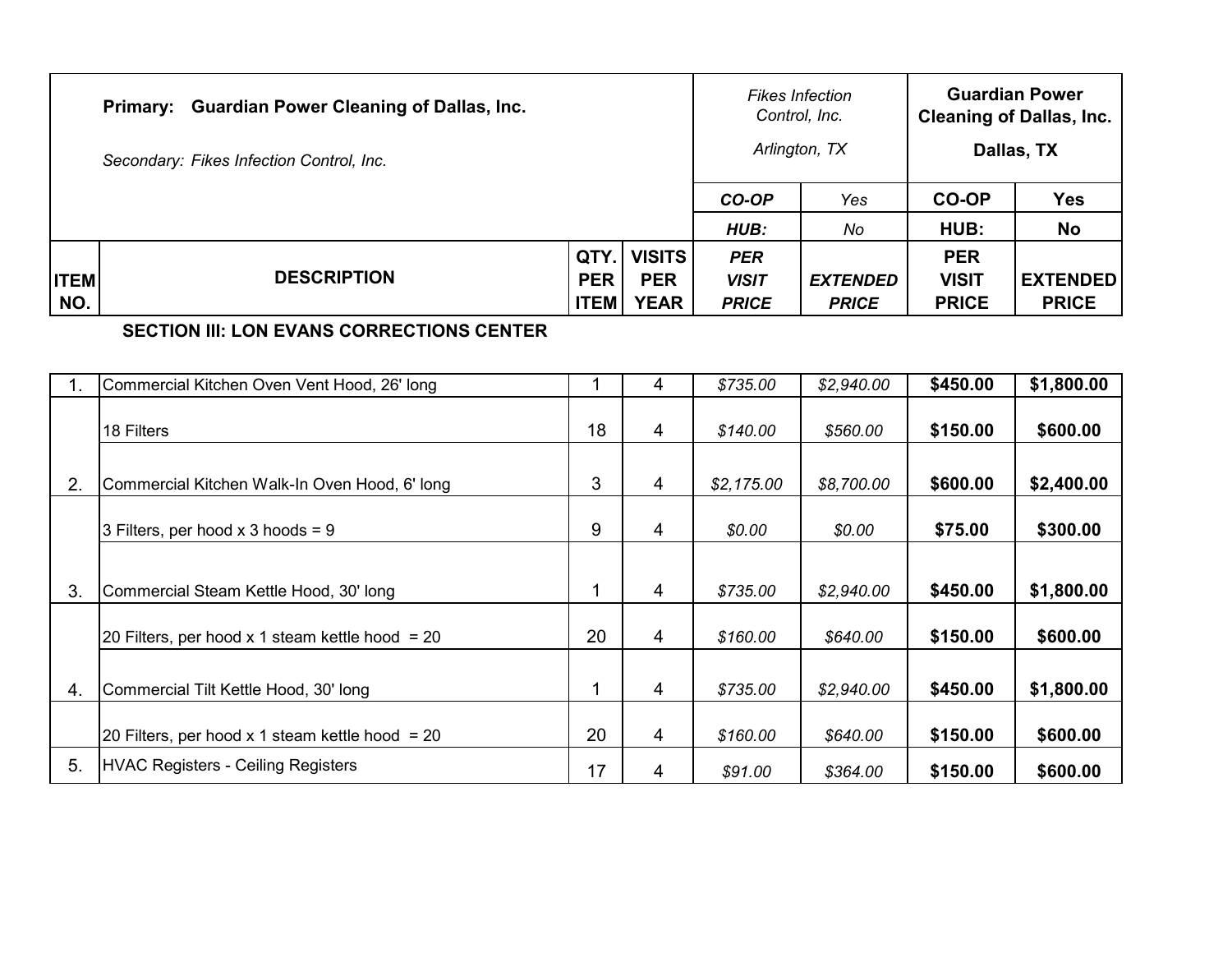|             | Primary: Guardian Power Cleaning of Dallas, Inc.<br>Secondary: Fikes Infection Control, Inc. |             |               | Control, Inc. | <b>Fikes Infection</b><br>Arlington, TX |              | <b>Guardian Power</b><br><b>Cleaning of Dallas, Inc.</b><br>Dallas, TX |
|-------------|----------------------------------------------------------------------------------------------|-------------|---------------|---------------|-----------------------------------------|--------------|------------------------------------------------------------------------|
|             |                                                                                              |             |               | CO-OP         | Yes                                     | <b>CO-OP</b> | <b>Yes</b>                                                             |
|             |                                                                                              |             |               | HUB:          | No                                      | HUB:         | <b>No</b>                                                              |
|             |                                                                                              | QTY.        | <b>VISITS</b> | <b>PER</b>    |                                         | <b>PER</b>   |                                                                        |
| <b>ITEM</b> | <b>DESCRIPTION</b>                                                                           | <b>PER</b>  | <b>PER</b>    | <b>VISIT</b>  | <b>EXTENDED</b>                         | <b>VISIT</b> | <b>EXTENDED</b>                                                        |
| NO.         |                                                                                              | <b>ITEM</b> | <b>YEAR</b>   | <b>PRICE</b>  | <b>PRICE</b>                            | <b>PRICE</b> | <b>PRICE</b>                                                           |

## **SECTION IV: MENTAL HEALTH JAIL DIVERSION CENTER**

| Oven Vent Hoods, General Oven Hood, 48-inches long |  | \$495.00 | \$990.00 | \$525.00 | \$1,050.00 |
|----------------------------------------------------|--|----------|----------|----------|------------|
|                                                    |  |          |          |          |            |
| $ 2$ Filters Per Hood x 1 Oven Hood = 2 Filters    |  | \$20.00  | \$40.00  | \$75.00  | \$150.00   |

## **SECTION V: SCOTT D. MOORE JUVENILE JUSTICE CENTER**

|             | Commercial Kitchen Oven Vent Hood, 14' long |    | 4 | \$535.00 | \$2,140.00 | \$375.00 | \$1,500.00 |
|-------------|---------------------------------------------|----|---|----------|------------|----------|------------|
| $1_{\cdot}$ | 18 Filters, per hood x 1 vent hood = 18     | 18 | 4 | \$40.00  | \$160.00   | \$75.00  | \$300.00   |
|             |                                             |    |   |          |            |          |            |
|             | Commercial Kitchen Dish Vent Hood, 6' long  | ⌒  | 4 | \$260.00 | \$1,040.00 | \$525.00 | \$2,100.00 |
| 2.          | 3 Filters, per hood x 2 dish hoods = $6$    | 6  | 4 | \$0.00   | \$0.00     | \$75.00  | \$300.00   |
|             |                                             |    |   |          |            |          |            |
| 3           | <b>Commercial Kitchen Floor and Walls</b>   |    | 4 | \$575.00 | \$2,300.00 | \$600.00 | \$2,400.00 |